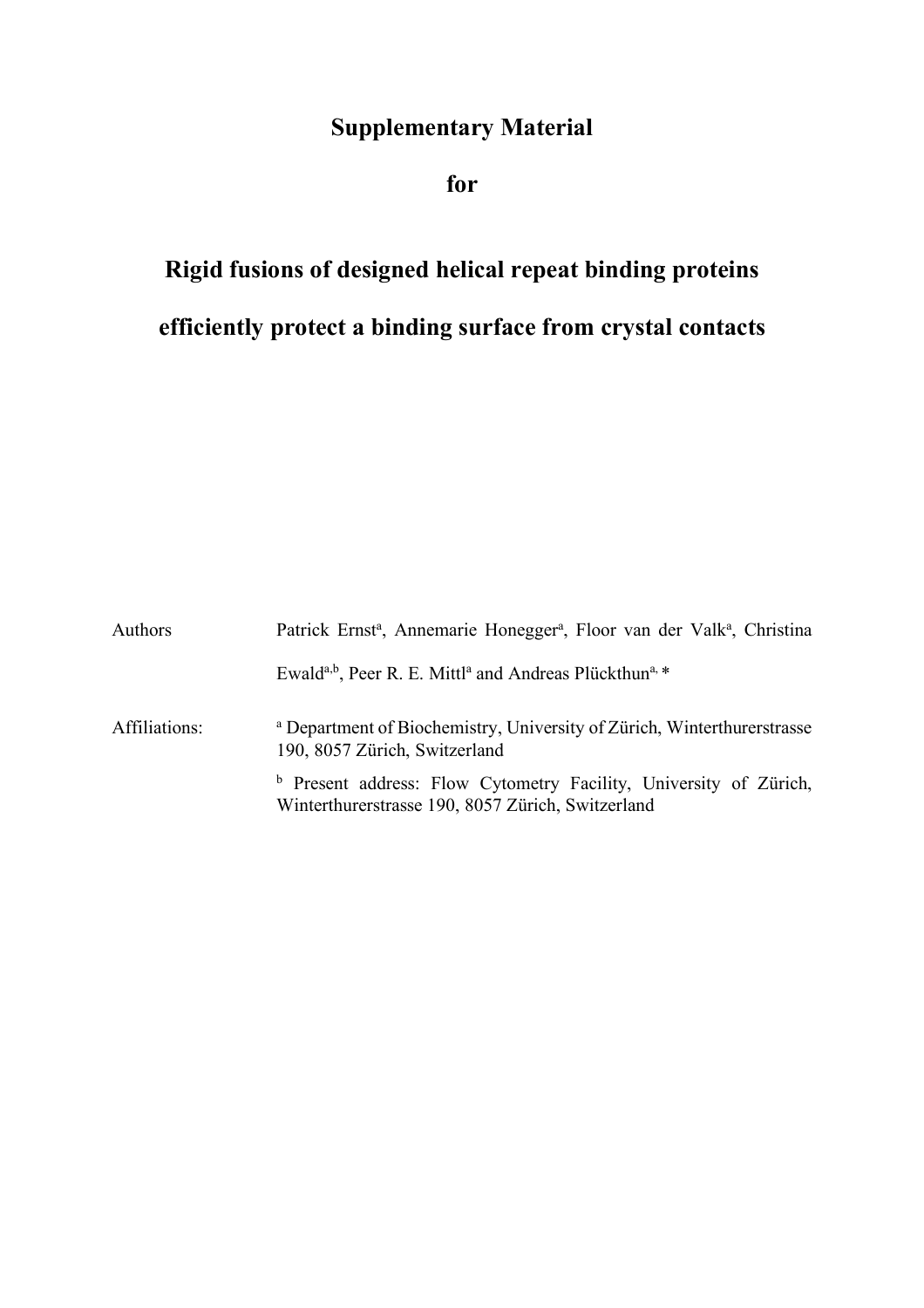

**Supplementary Figure S1: Sequences of different fusions tested.** Constructs denoted "A" are shared helices of H2, constructs denoted "B" are shared helices of H3 and constructs denoted "C" of H1. The DARPin part (only the end is shown) is in blue, shared helix in red, interface and single mutations in pink, dArmRP in orange, gaps in the alignment in black. For Fusion Structure 3 also the C-terminal shared helix is shown.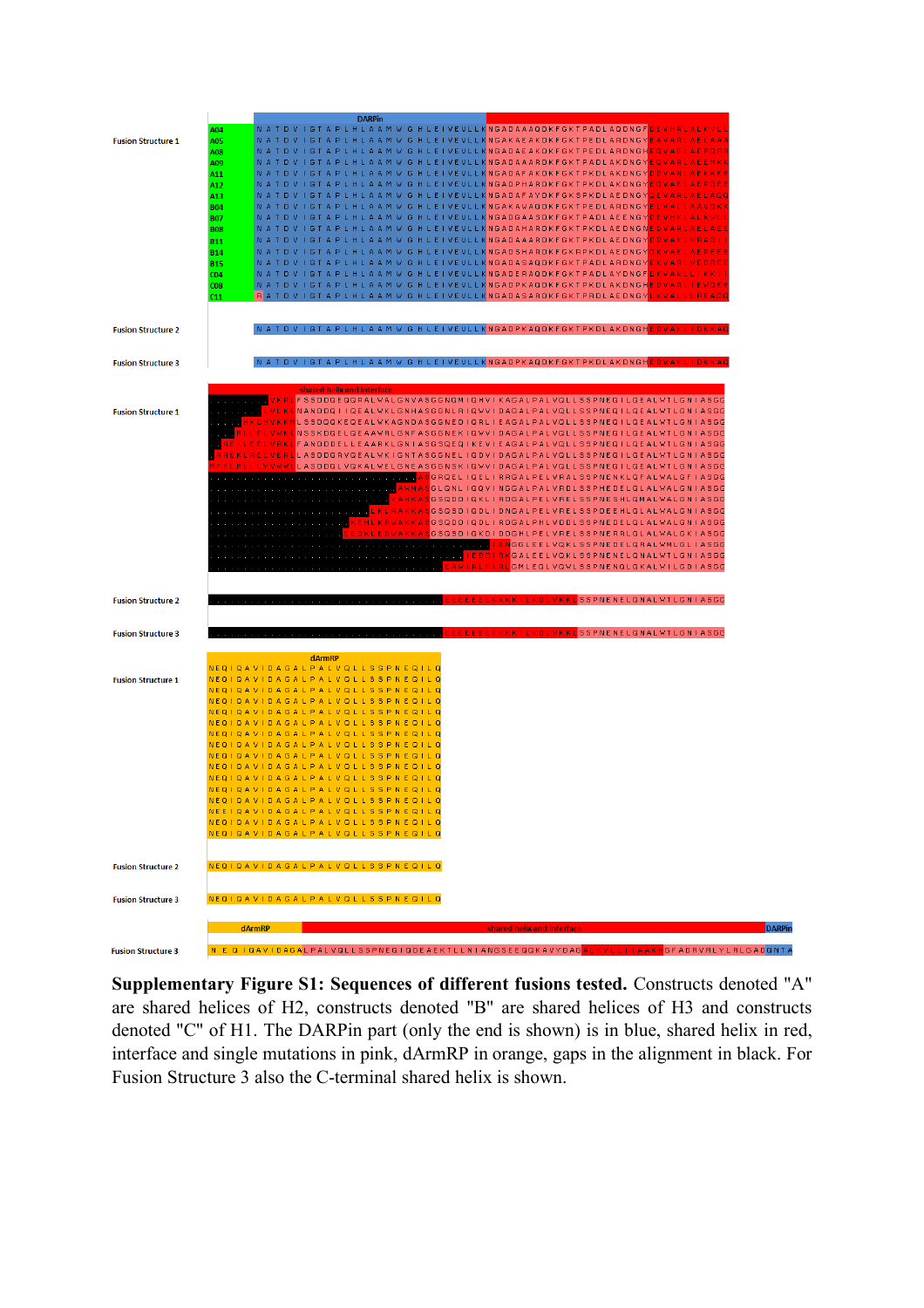

**Supplementary Figure S2: Detailed view of peptide interaction on the ring-like construct.**  The dArmRP is colored in orange and the peptide in green. **a** Peptide register shift by one repeat, ideal peptide binding is shown in grey. **b** Backbone interactions of the peptide to the Asn37 ladder by bidentate hydrogen bonds (yellow).